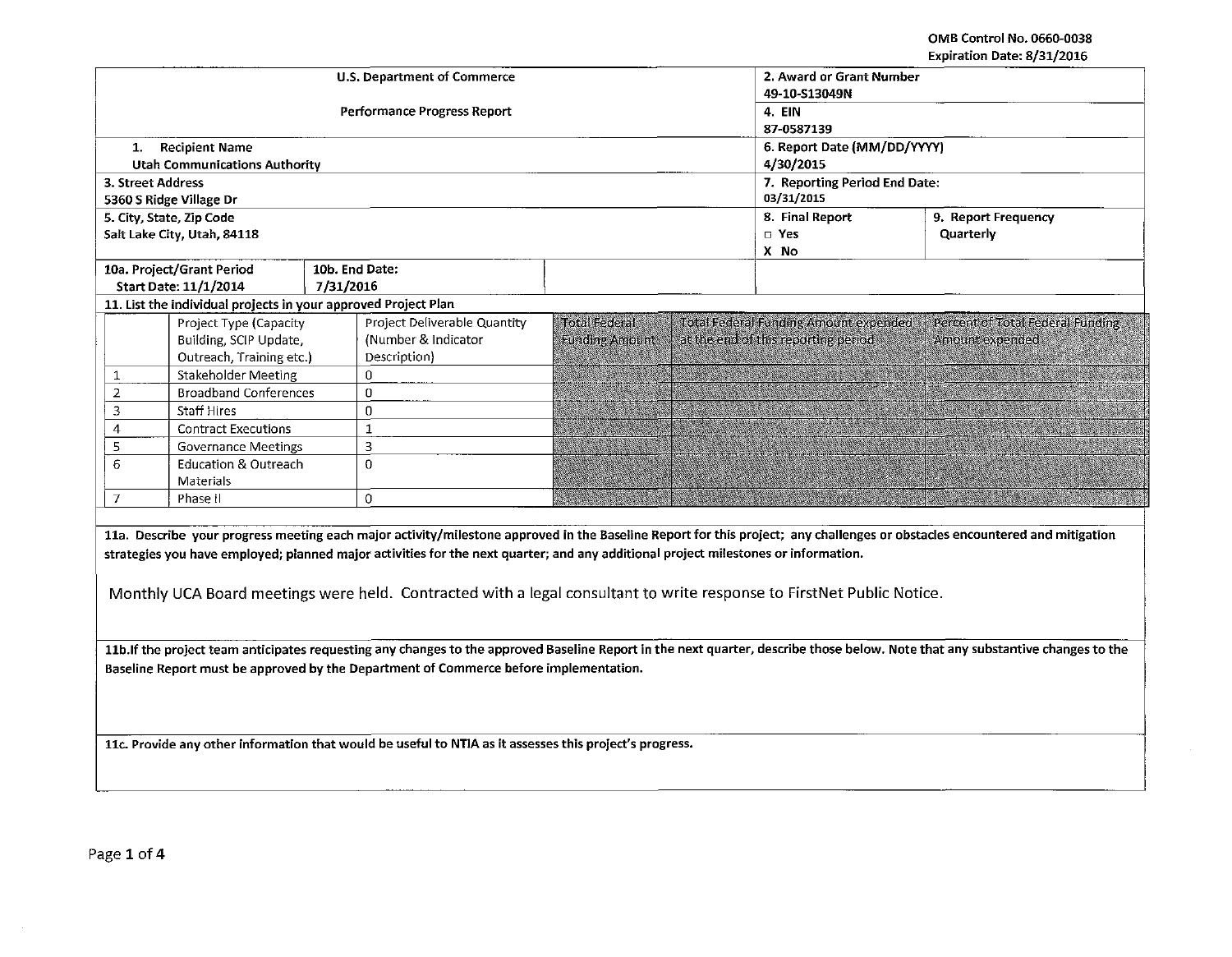**lld. Describe any success stories or best practices you have identified. Please be as specific as possible.** 

## **12. Personnel**

**lZa. If the project is not fully staffed, describe how any lack of staffing may impact the project's time line and when the project will be fully staffed.** 

The project is not fully staffed as described in our baseline expenditure plan. A SWIC position was opened in Q7, with only one qualified applicant. An offer made, but was turned down. UCA will re-open the position in Q8, looking at a broader market.

## **12b. Staffing Table**

| <b>Job Title</b>                                                                                                                      |                          |                          | FTE %                      |                                                         | Change           |          |                                                |                                                 |                        |
|---------------------------------------------------------------------------------------------------------------------------------------|--------------------------|--------------------------|----------------------------|---------------------------------------------------------|------------------|----------|------------------------------------------------|-------------------------------------------------|------------------------|
| Statewide Interoperability Coordinator (SWIC)                                                                                         |                          |                          |                            | Oversee SLIGP activities                                | Currently vacant |          |                                                |                                                 |                        |
| <b>SWIC Assistant</b>                                                                                                                 |                          |                          |                            | Assist with SLIGP activities                            | Currently vacant |          |                                                |                                                 |                        |
| SWIC Assistant for Utah tribes                                                                                                        |                          |                          |                            | Assist with SLIGP activities relating to tribes in Utah | Currently vacant |          |                                                |                                                 |                        |
| <b>UCA Director</b>                                                                                                                   |                          | $\cdot$                  | Oversight                  |                                                         | Filled           |          |                                                |                                                 |                        |
| <b>UCA Operations Manager</b>                                                                                                         |                          | $\cdot$                  | Oversight                  |                                                         | Filled           |          |                                                |                                                 |                        |
| Add Row.<br>Remove Row<br>13. Subcontracts (Vendors and/or Subrecipients)                                                             |                          |                          |                            |                                                         |                  |          |                                                |                                                 |                        |
| 13a. Subcontracts Table - Include all subcontractors. The totals from this table must equal the "Subcontracts Total" in Question 14f. |                          |                          |                            |                                                         |                  |          |                                                |                                                 |                        |
| Name                                                                                                                                  | Subcontract Purpose      | Type<br>(Vendor/Subrec.) | RFP/RFQ<br>Issued<br>(Y/N) | Contract<br>Executed<br>(Y/N)                           | Start<br>Date    | End Date | <b>Total Federal</b><br><b>Funds Allocated</b> | <b>Total Matching</b><br><b>Funds Allocated</b> | Project and % Assigned |
| Accounting<br>Support and<br>Solutions                                                                                                | Financial Management     | Vendor                   | N                          | N                                                       | 11/1/14          | 7/31/16  | \$40,320.00                                    |                                                 | 0%                     |
| Marketing                                                                                                                             | Outreach<br>Coordination | Vendor                   | N                          | N                                                       |                  |          | \$84,000.00                                    |                                                 | 0%                     |
| Marketing                                                                                                                             | Material Development     | Vendor                   | N                          | N                                                       |                  |          | \$56,000.00                                    |                                                 | 0%                     |
| Film Crew                                                                                                                             | <b>Educational Video</b> | Vendor                   | N                          | N                                                       |                  |          | \$50,000.00                                    |                                                 | 0%                     |
| Ballard Spahr,<br><b>LLP</b>                                                                                                          | <b>Contract Review</b>   | Vendor                   | N                          | N                                                       |                  |          | \$8,500.00                                     |                                                 | 0%                     |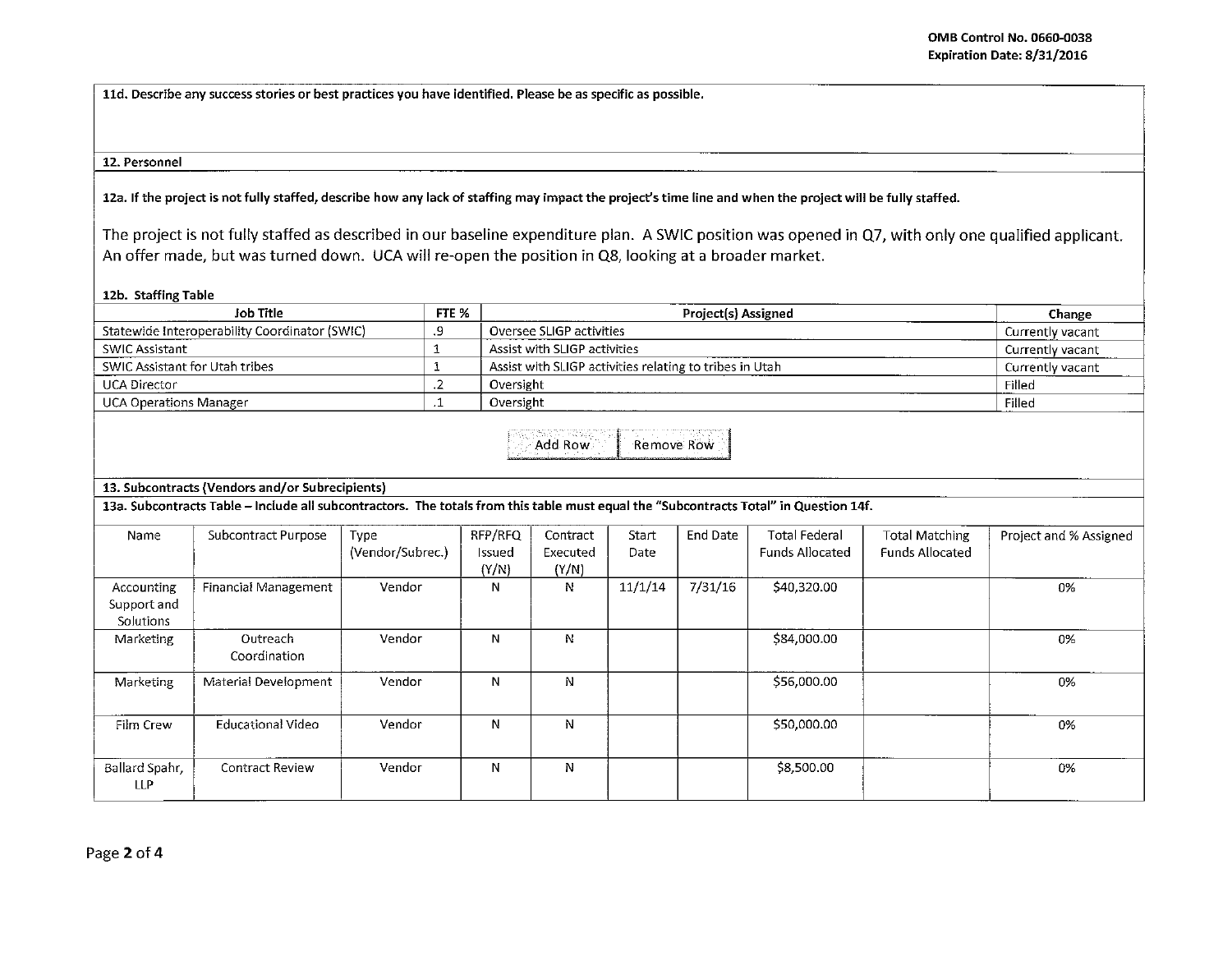| Fletcher.<br>Heald &<br>Hildreth                                                                                                                                                                                                                                                                | Assistance in Project<br>Management |                                                                                                               | Vendor            | N            | Y                   | 3/23/15                                           | 4/30/15                                       |                                | \$5,000 | 0%                       |  |  |
|-------------------------------------------------------------------------------------------------------------------------------------------------------------------------------------------------------------------------------------------------------------------------------------------------|-------------------------------------|---------------------------------------------------------------------------------------------------------------|-------------------|--------------|---------------------|---------------------------------------------------|-----------------------------------------------|--------------------------------|---------|--------------------------|--|--|
| Add Row<br>Remove Row                                                                                                                                                                                                                                                                           |                                     |                                                                                                               |                   |              |                     |                                                   |                                               |                                |         |                          |  |  |
| 13b. Describe any challenges encountered with vendors and/or subrecipients.                                                                                                                                                                                                                     |                                     |                                                                                                               |                   |              |                     |                                                   |                                               |                                |         |                          |  |  |
| Due to the unfilled SWIC position, UCA Contracted with Fletcher, Heald & Hildreth to assist in the writing of the response to the Second Notice and Request for Comments issued by<br>FirstNet. The budget modification (estimated at \$5,000) and work will be completed Q8 for this contract. |                                     |                                                                                                               |                   |              |                     |                                                   |                                               |                                |         |                          |  |  |
| 14. Budget Worksheet                                                                                                                                                                                                                                                                            |                                     |                                                                                                               |                   |              |                     |                                                   |                                               |                                |         |                          |  |  |
|                                                                                                                                                                                                                                                                                                 |                                     | Columns 2, 3 and 4 must match your current project budget for the entire award, which is the SF-424A on file. |                   |              |                     |                                                   |                                               |                                |         |                          |  |  |
| Only list matching funds that the Department of Commerce has already approved.                                                                                                                                                                                                                  |                                     |                                                                                                               |                   |              |                     |                                                   |                                               |                                |         |                          |  |  |
| Project Budget Element (1)                                                                                                                                                                                                                                                                      |                                     | Federal Funds                                                                                                 | Approved Matching |              | <b>Total Budget</b> |                                                   | Federal Funds                                 | <b>Approved Matching Funds</b> |         | Total Funds Expended (7) |  |  |
|                                                                                                                                                                                                                                                                                                 |                                     | Awarded (2)                                                                                                   | Funds (3)         |              | (4)                 |                                                   | Expended (5)                                  | Expended (6)                   |         |                          |  |  |
| a. Personnel Salaries                                                                                                                                                                                                                                                                           |                                     | \$310,454.07                                                                                                  | \$110,249.94      |              | \$420,704.01        |                                                   | \$2,642.53                                    | \$0                            |         | \$2,642.53               |  |  |
| b. Personnel Fringe Benefits                                                                                                                                                                                                                                                                    |                                     | \$148,707.50                                                                                                  | \$52,809.72       |              | \$201,517.22        |                                                   | \$529.03                                      | \$0                            |         | \$529.03                 |  |  |
| c. Travel                                                                                                                                                                                                                                                                                       |                                     | \$139,660.00                                                                                                  |                   |              | \$139,660.00        |                                                   | \$0                                           |                                |         | \$0                      |  |  |
| d. Equipment                                                                                                                                                                                                                                                                                    |                                     |                                                                                                               |                   |              |                     |                                                   |                                               |                                |         |                          |  |  |
| e. Materials/Supplies                                                                                                                                                                                                                                                                           |                                     | \$11,280.22                                                                                                   |                   |              | \$11,280.22         |                                                   | \$0                                           |                                |         | 50 <sub>2</sub>          |  |  |
| f. Subcontracts Total                                                                                                                                                                                                                                                                           |                                     | \$238,820.00                                                                                                  |                   |              | \$238,820.00        |                                                   | \$1,880.00                                    |                                |         | \$1,880.00               |  |  |
| g. Other                                                                                                                                                                                                                                                                                        |                                     | \$35,554.00                                                                                                   |                   | \$157,530.00 | \$193,084.00        |                                                   | \$3,318.40                                    | \$5,393.92                     |         | \$8,712.32               |  |  |
| h. Phase II                                                                                                                                                                                                                                                                                     |                                     | \$885,903.01                                                                                                  | \$98,867.57       |              | \$984,770.58        |                                                   |                                               |                                |         |                          |  |  |
| i. Total Costs                                                                                                                                                                                                                                                                                  |                                     | \$1,770,378.80                                                                                                | \$419,457.23      |              | \$2,189,836.03      |                                                   | \$8.369.97                                    | \$5,393.92                     |         | \$13,763.89              |  |  |
| i. % of Total                                                                                                                                                                                                                                                                                   |                                     | 80.85%                                                                                                        | 19.15%            |              | 100%                |                                                   | 60.81%                                        | 39.19%                         |         | 100%                     |  |  |
| 15. Certification: I certify to the best of my knowledge and belief that this report is correct and complete for performance of activities for the purpose(s) set forth in the award                                                                                                            |                                     |                                                                                                               |                   |              |                     |                                                   |                                               |                                |         |                          |  |  |
| documents.                                                                                                                                                                                                                                                                                      |                                     |                                                                                                               |                   |              |                     |                                                   |                                               |                                |         |                          |  |  |
|                                                                                                                                                                                                                                                                                                 |                                     |                                                                                                               |                   |              |                     |                                                   |                                               |                                |         |                          |  |  |
| 16a. Typed or printed name and title of Authorized Certifying Official                                                                                                                                                                                                                          |                                     |                                                                                                               |                   |              |                     | 16c. Telephone (area code, number, and extension) |                                               |                                |         |                          |  |  |
| 801-840-4200<br>Steven Proctor, UCA Executive Director                                                                                                                                                                                                                                          |                                     |                                                                                                               |                   |              |                     |                                                   |                                               |                                |         |                          |  |  |
|                                                                                                                                                                                                                                                                                                 |                                     |                                                                                                               |                   |              |                     |                                                   | 16d. Email Address sproctor@uca911.org        |                                |         |                          |  |  |
|                                                                                                                                                                                                                                                                                                 |                                     |                                                                                                               |                   |              |                     |                                                   |                                               |                                |         |                          |  |  |
|                                                                                                                                                                                                                                                                                                 |                                     |                                                                                                               |                   |              |                     |                                                   |                                               |                                |         |                          |  |  |
| 16b. Signature of Authorized Certifying Official                                                                                                                                                                                                                                                |                                     |                                                                                                               |                   |              |                     |                                                   | 16e. Date Report Submitted (month, day, year) |                                |         |                          |  |  |
|                                                                                                                                                                                                                                                                                                 |                                     |                                                                                                               |                   |              |                     |                                                   | 4/24/2015                                     |                                |         |                          |  |  |
| Flevent Procta                                                                                                                                                                                                                                                                                  |                                     |                                                                                                               |                   |              |                     |                                                   |                                               |                                |         |                          |  |  |